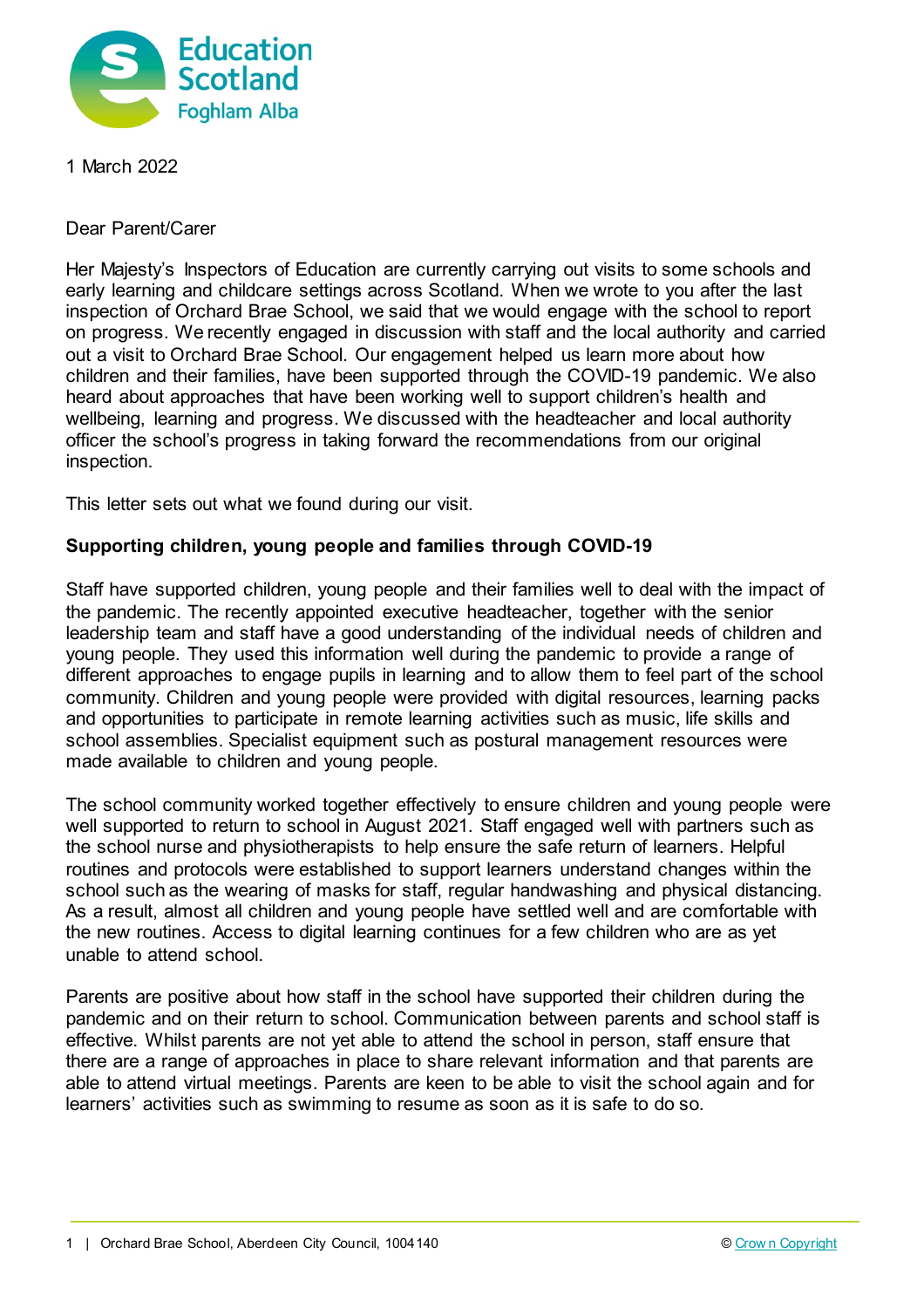

## **Progress with recommendations from previous inspection**

From August 2021, senior leaders provided staff with a purposeful calendar of activities that is helping them understand how well the school supports children and young people learn. Senior leaders have actively sought out and participated in meaningful professional learning to build their own capacity in leading improvement across the school. This training enabled them to gather better useful information and data on children's progress and attainment. Senior leaders should now continue with their plans to use this newly gathered data to inform their judgements and decisions for future improvement planning.

The school has started to make progress in improving the quality of learning and teaching. In a few classes, there is appropriate focus on individualised activities that meet the needs of learners well. In these classes, children and young people demonstrate better levels of engagement. Staff need to continue to build on this good practice to improve learning activities across all classes. Staff have reviewed class timetables to maximise the time children and young people engage in planned learning. A more consistent approach to the start and end of the day is now supporting almost all children and young people to manage transitions better. Children in the nursery are happy and confident. High-quality interactions between children and staff remains a strength. Staff know children well and continue to respond sensitively to their needs. As planned, nursery staff should continue to increase the range of opportunities for children to engage in play alongside their peers.

Staff have made a positive start to the development of curriculum frameworks, however, the pandemic has impacted progress in taking forward this action. Senior leaders have established a curriculum leadership group. This group has developed a new framework for literacy, numeracy and health and wellbeing. This is supporting staff to plan learning that is more appropriate to the needs of learners. As this work continues, there should be greater opportunities for nursery staff to work in partnership with colleagues in the school. The COVID-19 pandemic has had a significant impact on how the school was able to improve children's and young people's attainment. However, senior leaders have appropriate plans in place to improve learning and teaching and further develop the curriculum. They should monitor the impact of these priorities to ensure children and young people are attaining better.

Senior leaders have worked well with local authority colleagues to improve approaches to safeguarding and child protection. Senior leaders have transferred files and plans to a digital format and there is now safe storage of information. Staff have undertaken professional learning to improve their understanding of child protection concerns and reporting procedures. Positive relationships and effective communication with parents during the pandemic has led to increased sharing of important information about wellbeing between home and school. As a result, staff have an improved understanding about the health and wellbeing needs of children and young people. Children and young people now have more healthy food choices at snack times, such as fruit and water. A recently developed health and wellbeing curriculum is in place and at the early stages of being used across the school. As a result, children and young people are developing skills in areas such as personal routines, relationships, and physical activity. In the secondary and senior phase, this is leading to young people gaining accreditation.